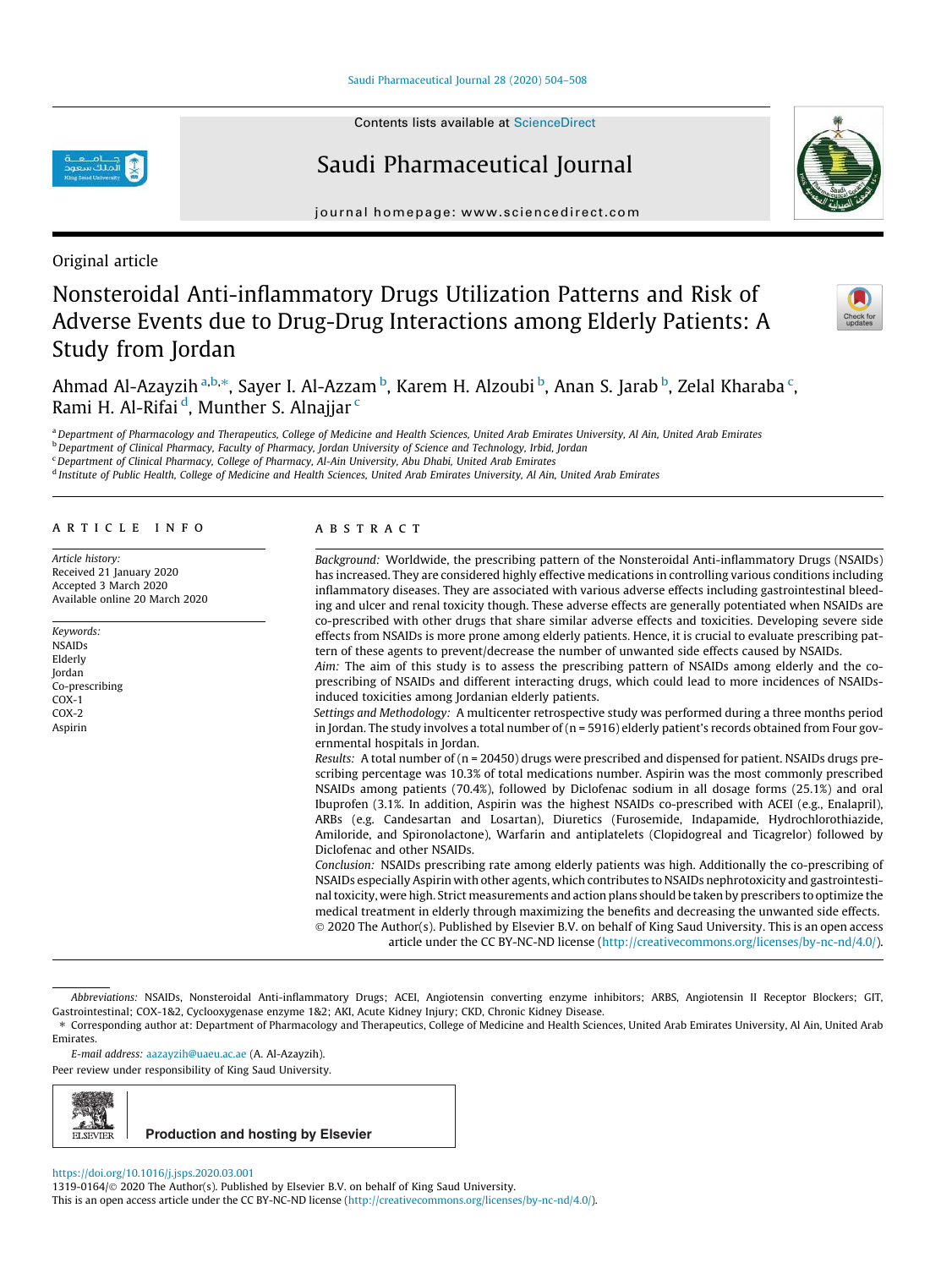#### *A. Al-Azayzih et al. / Saudi Pharmaceutical Journal 28 (2020) 504–508* 505

#### 1. Introduction

Over the last few years, the clinical and experimental evidence of the use of Nonsteroidal Anti-inflammatory Drugs (NSAIDs) including aspirin for the treatment and relief of various inflammatory conditions has increased. NSAIDs are drugs of choice for the management of many inflammatory disorders, such as arthritis (rheumatoid arthritis, osteoarthritis, psoriatic arthritis, and reactive arthritis), ankylosing spondylitis, and muscle and joint injuries. Moreover, they are widely prescribed to relief symptomatic post-operative pain, muscle stiffness, acute gout, dysmenorrhea, headache, and migraine (Wongrakpanich et al., 2018). Low dose Aspirin is a commonly prescribed antiplatelet to inhibit thrombus formation, thus, primary and secondary prophylaxis against cardiovascular events and ischemic stroke (Capodanno et al., 2019).

NSAIDS are pharmacologically classified into two main classes, (i) the selective COX-2 inhibitors like Celecoxib and (ii) the nonselective COX inhibitors like Aspirin, Ibuprofen and Diclofenac sodium/potassium. NSAIDs work through inhibiting the activity of cyclooxygenase enzymes-1 and 2 (COX-1 and COX-2), therefore inhibiting the formation of prostaglandins from arachidonic acids, which are involved in various physiological and pathological conditions including inflammation, platelets aggregation, and body temperature elevation (Vitale et al., 2016).

Indeed, several previous studies and reports have confirmed that NSAIDs are associated with unwanted adverse effects, some of which exert a serious health impact (Wongrakpanich et al., 2018). Utilization of NSAIDs may cause liver and renal toxicity, gastrointestinal (GIT) bleeding and ulcer. Furthermore, all NSAIDs except aspirin can increase the risk of major cardiovascular (CVS) events such as edema, stroke, myocardial infarction and congestive heart failure (Harirforoosh et al., 2013, Huang et al., 2019).

Furthermore, a number of reports have revealed that NSAIDs could alter kidney function leading to renal impairment particularly, when co-utilized / prescribed with other nephrotoxic agents including angiotensin converting enzyme inhibitors (ACEI), angiotensin II receptor blockers (ARBs) and diuretics (Bucsa et al., 2015, Dorks et al., 2016). Inhibition of COX-1 and COX-2 enzymes at renal level could lead to changes in the renal hemodynamic process, decrease in the glomerular filtration rate (GFR), and hyperkalemia (Song et al., 2011).

Chronic medical conditions including hypertension and diabetes are very common among elderly. These medical conditions are attributable in general to increasing the prevalence of chronic kidney disease (CKD) (Ghaderian and Beladi-Mousavi, 2014). On the other hand, elderly patients are usually present with polypharmacy prescribing issues to control their multi-disease conditions (Maher et al., 2014). NSAIDs are among the highly prescribed medications in elderly and reports from various studies have shown that high cumulative utilization of NSAIDs could lead to rapid progression to CKD among elderly patients, which could raise the rate of morbidity and mortality among this population. The most updated Beers' Criteria developed by American Geriatric Society highlighted the caution use of NSAIDs in elderly and contraindicated their use in these patients with stage IV and V CKD (CRCL < 30 ml/min) according to beer's criteria (By the American Geriatrics Society Beers Criteria Update Expert, 2015, Al-Azayzih et al., 2019, By the American Geriatrics Society Beers Criteria Update Expert, 2019).

Concomitant use of NSAIDs with specific medications such as warfarin, heparin, corticosteroids, clopidogrel and other oral antiplatelet medications (e,g, dipyridamole and ticagrelor) could increase the risk of developing gastrointestinal bleeding or ulcer among elderly population (Comoretto et al., 2018). Therefore, NSAIDs should be avoided when possible or at least used with more caution when used with these medications.

Methotrexate and digoxin are among the most common drugs used in elderly patients to control conditions of rheumatoid arthritis and symptomatic heart failure, respectively. Hence, their use with NSAIDs should be monitored carefully as their plasma concentration level might increase due to their low therapeutic index leading to toxicity as a result of the reduction in their renal clearance complicated by the use of some types of NSAIDs (Svanstrom et al., 2018, Wongrakpanich et al., 2018).

In Jordan, elderly represent almost 5% of the whole population according to the department of general statistics in Jordan 2018 (Department of Statistics, 2018). Several studies have reported before the high prevalence of various cardiovascular (CVS) diseases including hypertension and diabetes among the Jordanian population including elderly patients with higher prevalence of chronic diseases compared to other age groups (Khader et al., 2019, Ajlouni et al., 2019, Jarab et al., 2018). Irrational and inappropriate prescribing habits and high polypharmacy prevalence among Jordanian elderly patients were reported before in our previous reports (Al-Azayzih et al., 2017, Al-Azayzih et al., 2019).

Taking all together, elderly patients in Jordan are at high risk to develop other health conditions including CKD and GIT complications taking into account the high prevalence of leading risk factors that include the presence of other co-morbidities, polypharmacy and associated drug-drug interactions, beside administration of nephrotoxic drugs such as NSAIDs and other agents which contribute to NSAIDs toxicity.

#### *1.1. Aims of the study*

The aim of the current study is to evaluate the prescribing pattern of NSAIDs in elderly population and to evaluate the occurrence of co-prescribing these agents with other drugs, which can contribute significantly to NSAIDs-induce toxicity among these patients in Jordan.

#### *1.2. Ethics Approval*

The study has obtained the approval from the Institutional Review Board (IRB) of King Abdullah University Hospital (KAUH), Prince Hamza Hospital, and the Ministry of Health (MOH) Hospitals in Jordan.

#### 2. Methods

## *2.1. Study settings, subjects, and data collection*

A cross-sectional retrospective multicenter study was conducted in outpatient pharmacies of Four Hospitals in Jordan including, Al-Bashir Hospital, King Abdullah University Hospital (KAUH), Al-Karak Governmental Hospital and Prince Hamza Hospital (PHH). All prescriptions were collected over 3 months periods for all elderly patients of equal to or above 65 years of age) who attended the outpatient clinics in those hospitals and received one prescription at least during the entire study period. Further work was done to avoid any duplications in patients' encounters and to separate prescriptions containing NSAIDs from these containing no NSAIDs for further analysis.

A total number of ( $n = 5916$ ) patient's prescription records were evaluated. Gathering of data was conducted through gathering information from patients' medication records including demographic data, clinical characteristics as well as the prescribed medications for all patients aged 65 years or more.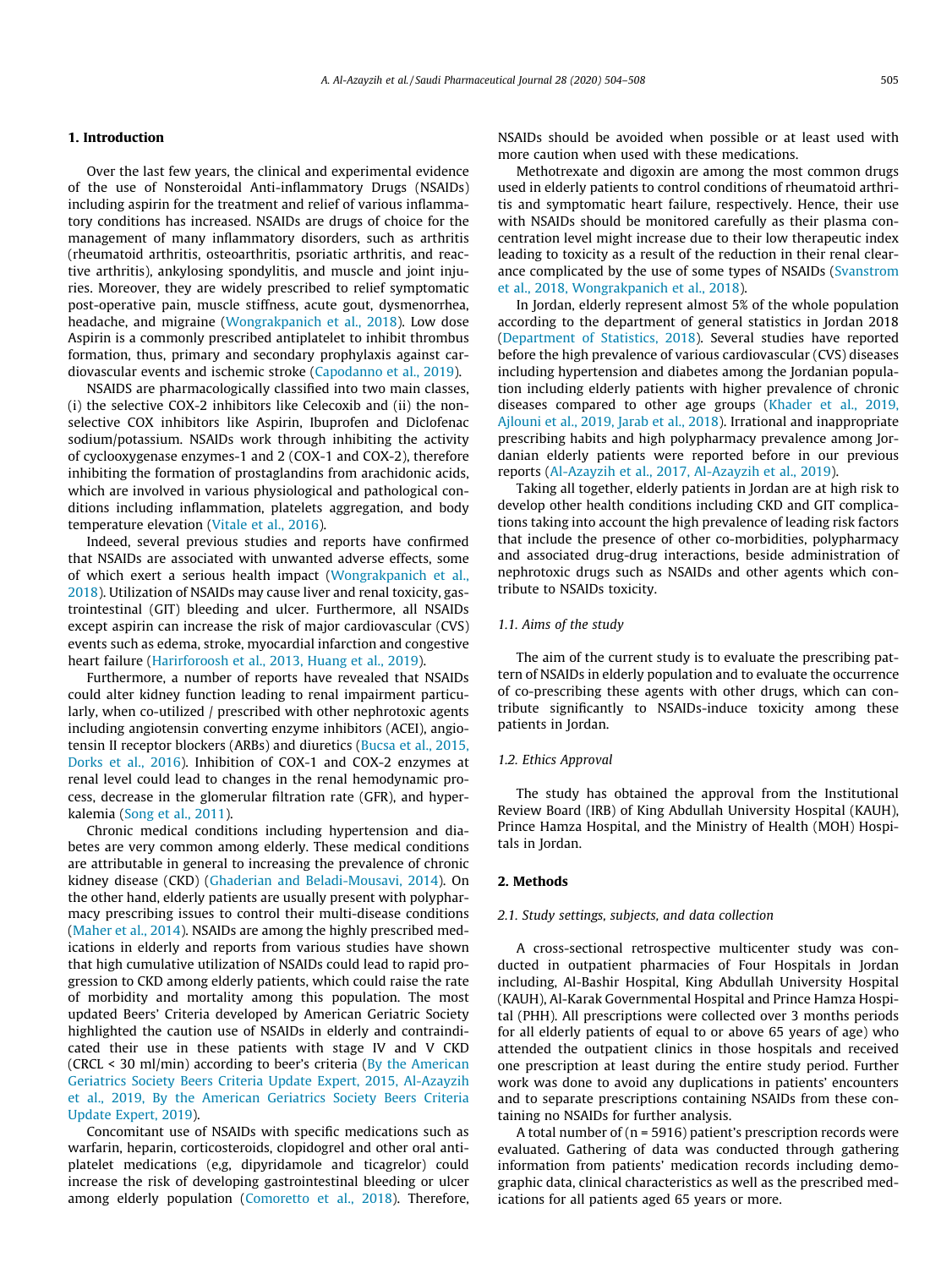#### *2.2. Statistical analysis*

Statistics including averages, percentages, frequencies, and standard deviation (SD) were used to represent patients' characteristics and demographics, estimate the frequency of NSAIDs prescribing among elderly, and co-prescribing prevalence with other specific medications. Multivariable logistic regression analysis was used to investigate potential predictor factors linked to NSAIDs use. P value of <0.05 was considered statistically significant. All analyses were performed using SPSS-16.0 software and Microsoft Excel 2016 (Version 12.0).

## 3. Results

Elderly patients ( $n = 5916$ ) were incorporated in this study. Mean age ± SD was 72.2 ± 5.8 years. Total number of male patients was 3174 (53.6%). Of total 20,450 prescribed drugs, NSAIDs number was 2115 (10.3% of total medications). Average number of drugs for each encounter (prescription) was  $3.5 \pm 2.35$ . Overall, 29.7% of total patients were prescribed at least five medications  $(\geq)$  drugs) or more (polypharmacy) and excessive polypharmacy  $(\geq 10$  drugs) was found to be 2.1% of total subjects (Table 1). Aspirin was found to be the most prescribed NSAIDs among elderly patients (70.4%) followed by Diclofenac sodium in all dosage forms (25.1%) and oral ibuprofen (3.1%). Indomethacin, celecoxib, and meloxicam represent the remaining of the NSAIDs prescribed with total percentage of 1.4% of total NSAIDs utilized (Table 2). NSAIDs were prescribed with either ACEI /ARBs (N = 884 (47.4%)) or diuretics (N = 629 (33.7%)), or therapy of at least one NSAIDs with ACEI/ ARBS and diuretics ( $N = 412$  (22.1%)). Aspirin was found to be to most commonly co-prescribed NSAIDs with ACEI (e.g., enalapril), ARBs (e.g. candesartan and losartan), and diuretics (furosemide, indapamide, hydrochlorothiazide, amiloride, and spironolactone) followed by diclofenac sodium, ibuprofen, meloxicam, celecoxib, and indomethacin (Table 3). Evaluating the co-prescribing of NSAIDs with drug that could rise the risk of GIT bleeding or ulcer if administered with NSAIDs such as warfarin, corticosteroids, or oral antiplatelets (e.g. clopidogrel, dipyridamole, ticagrelor). Aspirin was found to be the most co-prescribed NSAIDs with those agents followed by diclofenac and ibuprofen. Meloxicam was only prescribed with other antiplatelet and was not co-prescribed with either warfarin or corticosteroids. Indomethacin and celecoxib were not co-prescribed with any of those drugs (Table 4). Then, we evaluated the co-prescribing prevalence of NSAIDs with drugs (e.g., digoxin and methotrexate). A total number of  $(n = 55)$  and  $(n = 12)$  patients were prescribed digoxin and methotrexate with

## Table 1

Patients Characteristics and Demographics.

#### Table 2

Non-steroidal Anti-inflammatory Drug (NSAIDs) Prescribing Frequency.

| Non-steroidal Anti-inflammatory Drug (NSAIDs)   | Frequency N=(% of total) |
|-------------------------------------------------|--------------------------|
| Aspirin                                         |                          |
| Tablets $(100 \text{ mg}$ and $325 \text{ mg})$ | $N = 1488(70.4%)$        |
| Diclofenac Sodium                               |                          |
| Tablets (50 mg and 100 mg)                      | $N = 256(12.1%)$         |
| Suppositories (100 mg)                          | $N = 18(0.9%)$           |
| Injections (25 mg/ml)                           | $N = 7(0.3%)$            |
| Topical 1% gel                                  | $N = 250(11.8%)$         |
| TOTAL                                           | $N = 531 (25.1%)$        |
| Ibuprofen                                       |                          |
| Tablet (400 mg)                                 | $N = 66(3.1%)$           |
| Indomethacin Capsule (25 mg)                    | $N = 11(0.5%)$           |
| Celecoxib                                       |                          |
| Capsule (200 mg)                                | $N = 10(0.5%)$           |
| Meloxicam                                       |                          |
| Capsule (15 mg)                                 | $N = 9(0.4%)$            |
| Total                                           | $N = 2115(100\%)$        |

#### Table 3

NSAIDs co-prescribing frequency with ACEI/ARBS and diuretics, which could increase NSAIDs- induced nephrotoxicity and cause hyperkalemia.

| Celecoxib<br>Indomethacin<br>#Total       | 5<br>3                   | $\overline{2}$          | 0<br>1                              |
|-------------------------------------------|--------------------------|-------------------------|-------------------------------------|
| Meloxicam                                 | 7                        | 5                       | 3                                   |
| (without)<br>Diclofenac gel)<br>Ibuprofen | 7                        | 6                       | 4                                   |
| Diclofenac Sodium                         | 8                        | 9                       | 3                                   |
| Aspirin                                   | 854                      | 606                     | 401                                 |
| Drug (NSAIDs)                             | $N =$                    | $N =$                   | $N =$                               |
| Non-steroidal<br>Anti-inflammatory        | NSAIDs + ACEI<br>or ARBs | $NSAIDS +$<br>Diuretics | NSAIDs + ACEI<br>or ARBs + Diuretic |

ACEI: Angiotensin converting enzyme inhibitors, ARBS: Angiotensin II Receptor Blockers.

# Total percentages were calculated based on total number of NSAIDs equal of 1865 drugs (without Diclofenac Topical)

at least one NSAIDs out of 192 and 34 patients, respectively (Table 5). We finally sought to determine the predictors of NSAIDs prescribing among elderly patients. We found that NSAIDs prescribing and utilization was significantly associated female gender. Age was not associated with more use of NSAIDs (Table 6).

| Variable                                                                     | Category | $N \pm SD$     | Percentage (%)                   |
|------------------------------------------------------------------------------|----------|----------------|----------------------------------|
| Gender                                                                       | Female   | 2742           | 46.3%                            |
|                                                                              | Male     | 3174           | 53.6%                            |
|                                                                              | Total    | 5916           | 100%                             |
| Total Number of Patients' Encounters (Prescriptions) included of Medications |          | 1455           | 24.6%                            |
|                                                                              | 2        | 1107           | 18.7%                            |
|                                                                              | 3        | 917            | 15.5%                            |
|                                                                              | 4        | 678            | 11.5%                            |
|                                                                              | $\geq 5$ | 1759           | 29.7%                            |
| Total Number of Drugs Prescribed for Patients                                |          | 20,450         |                                  |
| Average Number of Drugs per Encounter (Prescription)                         |          | $3.5 \pm 2.35$ |                                  |
| Frequency of NSAIDs prescribing among patients                               |          | 2115           | (10.3%) of total Drug Prescribed |
| Polypharmacy index $($ >5 drugs)                                             |          | 1759           | 29.7%                            |
| Excessive Polypharmacy Prevalence (>10 drugs)                                |          | 124            | 2.1%                             |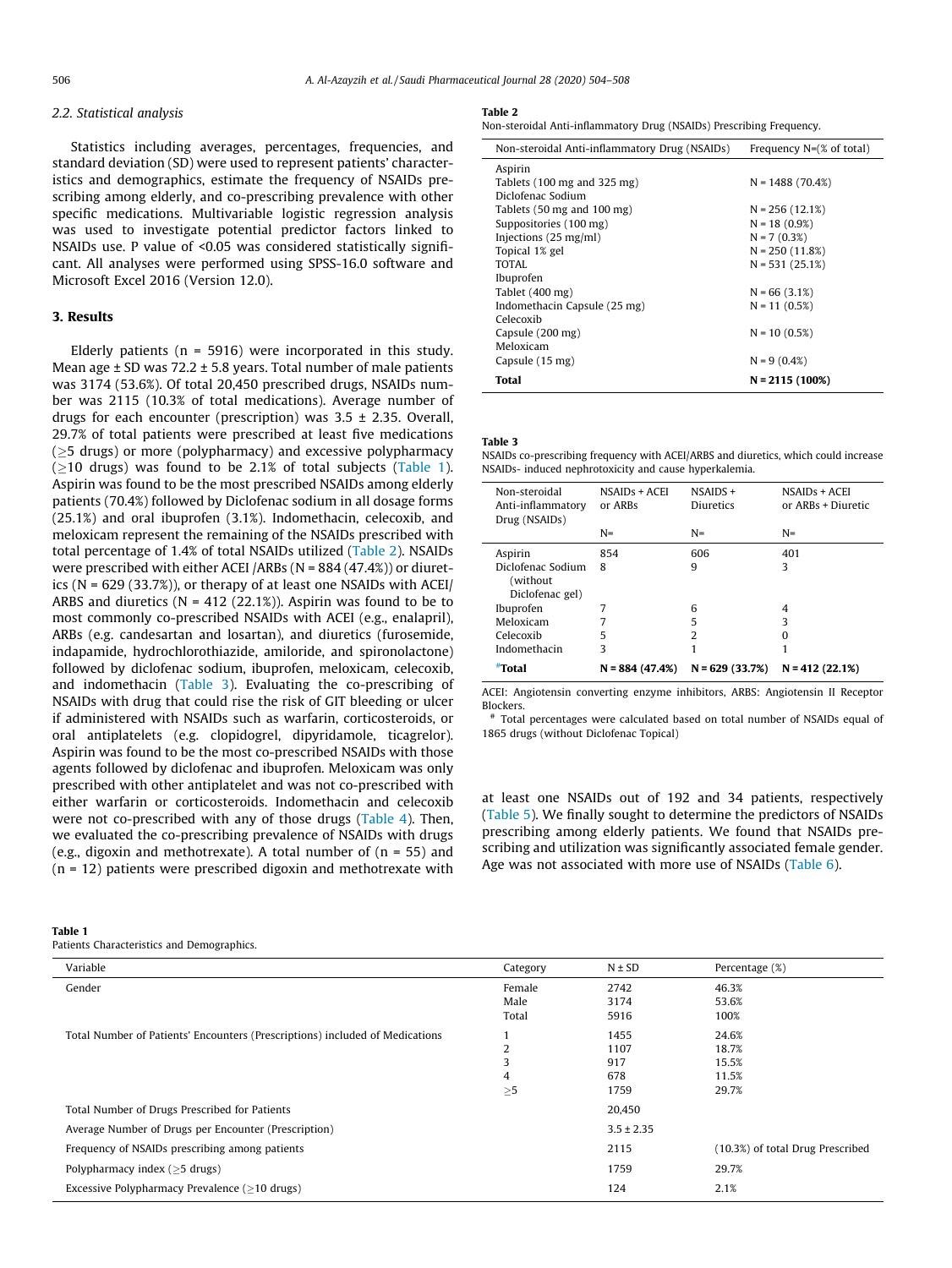#### Table 4

|  | NSAIDs co-prescribing with other interacting drugs, which could increase NSAIDs- induced Gastrointestinal (GIT) bleeding and ulcer. |  |  |
|--|-------------------------------------------------------------------------------------------------------------------------------------|--|--|
|  |                                                                                                                                     |  |  |
|  |                                                                                                                                     |  |  |
|  |                                                                                                                                     |  |  |

| Non-steroidal Anti-inflammatory<br>Drug (NSAIDs) | NSAIDs + Warfarin and other Anticoagulants | *NSAIDS + Corticosteroids | NSAIDs + other NSAIDs or Antiplatelets |
|--------------------------------------------------|--------------------------------------------|---------------------------|----------------------------------------|
|                                                  | $N=$                                       | $N=$                      | $N=$                                   |
| Aspirin                                          | 113                                        | 50                        | 135                                    |
| Diclofenac Sodium (without Diclofenac gel)       | 4                                          |                           |                                        |
| Ibuprofen                                        |                                            |                           |                                        |
| Meloxicam                                        |                                            |                           |                                        |
| Celecoxib                                        |                                            |                           |                                        |
| Indomethacin                                     |                                            |                           |                                        |
| <i><b>Total</b></i>                              | $N = 118(6.3%)$                            | $N = 55(3.0\%)$           | $N = 149(8.0\%)$                       |

# Total percentages were calculated based on total number of NSAIDs equal of 1865 drugs (without Diclofenac Topical).

Only oral and injectable Corticosteroids were included such as, Prednisone and Methylprednisolone.

Antiplatelet include Clopidogrel, Dipyridamole, and Ticagreolor.

## Table 5

NSAIDs Co-prescribing frequency with either Digoxin or Methotrexate.

| $*$ NSAIDs +<br>Digoxin<br>$N =$ | 44<br>NSAIDS +<br>Methotrexate<br>$N =$ |
|----------------------------------|-----------------------------------------|
| 55                               | 4                                       |
| 0                                | 5                                       |
| 0                                | 0                                       |
| 0                                |                                         |
| 0                                | $\overline{2}$                          |
| 0                                | 0                                       |
| 55                               | 12                                      |
|                                  |                                         |

\* Total Number of Prescriptions including Digoxin was 192.

Total Number of Prescriptions Including Methotrexate was 34.

#### Table 6

Predictors of NSAIDs prescribing among elderly patients.

| Variable        | AOR (95% CI)           | <i>*P</i> value |
|-----------------|------------------------|-----------------|
| Gender (Female) | $1,344(1,211-1,493)$   | < 0.001         |
| Age             | $0.992(0.983 - 1.001)$ | 0.075           |

AOR: Adjusted Odds Ratio.

CI: Confidence Interval.

\* P value was considered statistically significant at <0.05.

## 4. Discussion

The current study and to the best of our knowledge, is the first to evaluate the NSAIDs prescribing prevalence among elderly outpatients in Jordan. Moreover, it does evaluate the co-prescribing pattern of NSAIDs and other medications that interact with them leading to severe adverse effects among elderly population. Hence, evaluating the prescribing and co-prescribing of NSAIDs with other drugs is of high importance, as it will lead to better understanding of how to prohibit and discourage irrational drug prescribing and utilization and how we can improve the treatment outcomes with lessen possible harm to elderly population.

Our results showed that almost one third of elderly patients were subjected to polypharmacy prescribing with high prevalence of NSAIDs prescribing among patients with at least one of every three prescriptions include a NSAID. As expected, Aspirin was the most frequently prescribed NSAIDs due to its antiplatelet properties and indication as either primary or secondary prophylaxis therapy against major cardiovascular events and stroke among elderly. A recent report has shown that NSAIDs was prescribed for around 60% of elderly patients attending the primary care units at the Kingdom of Bahrain (Al Khaja et al., 2017). A study was conducted in Kingdom of Saudi Arabia found that NSAIDs were prescribed in 38.5% of diabetic patients attending the primary care facilities there (Mazhar et al., 2018). Other studies from Netherlands and Italy reported a NSAIDs prescription rate of 73% and 20% among elderly patients (Visser et al., 2002, Motola et al., 2004) respectively.

Administration of triple nephrotoxic therapy including NSAIDs, ACEI/ARBS, and diuretics could lead elevated creatinine level and progress of acute kidney injury (Thomas, 2000, Loboz and Shenfield, 2005), especially in elderly patients with a number of comorbidities, polypharmacy problems, and the aging process itself that is characterized by general decline in various organ functions including kidney and liver. A cohort study from Canada has shown that triple therapy of NSAIDs plus ACEI/ARBS and diuretics was accompanying with higher risk of developing acute kidney injury (AKI) among patients, and the greatest risk of AKI and renal function was noticed at the beginning of treatment and also, was correlated positively with the frequency of NSAIDs prescription within short period of time (Lapi et al., 2013, Bouvy et al., 2003).

The co-prescribing pattern of NSAIDs with other drugs responsible for more frequent GIT bleeding or ulcer cases when used with NSAIDs was evaluated in this study and results showed a coprescribing prevalence of 6.3% with warfarin and other anticoagulants, 3.0% with corticosteroids, and 8.0% with other NSAIDs and/or antiplatelets. A recent cohort study has conducted in United States has shown that bleeding risk could be different among induvial NSAID, when co-utilized with clopidogrel. Suggesting the need for furthered assessment of which NSAID could be associated with less bleeding risk when co-prescribed with clopidogrel (Nam et al., 2018).

Previous studies have reported that Co-utilization of two or more NSAIDs at the same time could be associated with folded increase in liver toxicity among those utilizing more than one NSAIDs simultaneously or use of NSAIDs with other hepatotoxic medications including antimicrobial agents (Garcia Rodriguez et al., 1994).

Elderly population is generally present with various conditions and a large number of diseases are generally connected to aging process and changes in the physiological functions in this population. Arthritis and other autoimmune diseases, heart failure, and arrhythmia commonly seen among elderly patients. Thus, Methotrexate and digoxin are generally more prescribed for elderly. Additionally these drugs are known to interact with NSAIDs as there renal clearance could be affected and declined by coutilization of NSAIDs (Colebatch et al., 2012, Crofford, 2013, Jorgensen et al., 1991). Therefore, it is very important to evaluate the co-prescribing pattern of these drugs with NSAIDs. Our results indicated that out of 192 and 34 prescriptions included digoxin and methotrexate, respectively; NSAIDs were co-prescribed with digoxin and methotrexate in 55 (28.6%) and 12 (35.3%) prescriptions respectively.